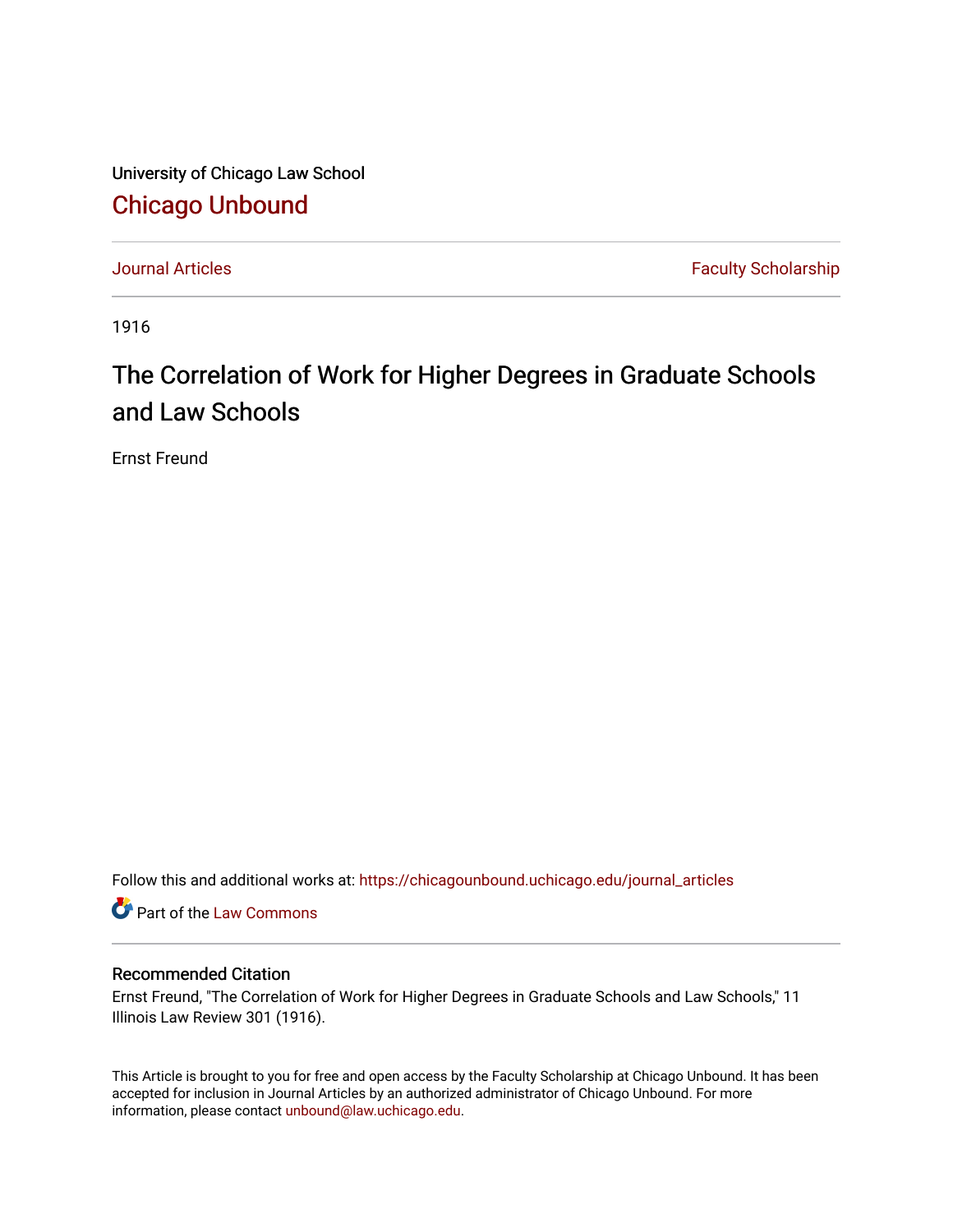# **ILLINOIS LAW REVIEW**

**Volume XI DECEMBER, 1916 Number 5**

## **THE CORRELATION OF WORK FOR HIGHER DEGREES IN GRADUATE SCHOOLS AND LAW SCHOOLS1**

#### BY ERNST FREUND<sup>2</sup>

The relation of the study of law to other university studies has in the past been considered mainly from one aspect which has presented little difficulty. It is generally recognized that a lawyer is better prepared for his life work and is likely to obtain a broader view of legal principles if he brings to his profession some education in political economy, sociology, and political science. College courses in these fields are therefore. recommended for pre-legal training, and are freely taken by students expecting to enter the law school. Work of this kind is chiefly undergraduate, and does not affect the relation of the law school to the graduate school.

In entering upon a discussion of the correlation of work for higher degrees in the law and graduate schools, it is first of all important to understand the conditions with reference to advanced work and the corresponding degrees found in American law schools at the present moment.

Recent advances in law school standards, either requiring a college degree as a prerequisite for a law degree or recognizing a previous college degree by the bestowal of a higher than the ordinary law degree have not changed the strictly vocational character of law school studies.

In 1902 when the law school of the University of Chicago was established, the thought that law work done by college graduates was deserving of the same recognition as other graduate work led to the introduction of the J. D. degree, which has since-been

<sup>1.</sup> A paper presented at the meeting of the Association of American Universities at Worcester, Mass., Nov. 11, 1916. 2. Professor of Law, University of Chicago.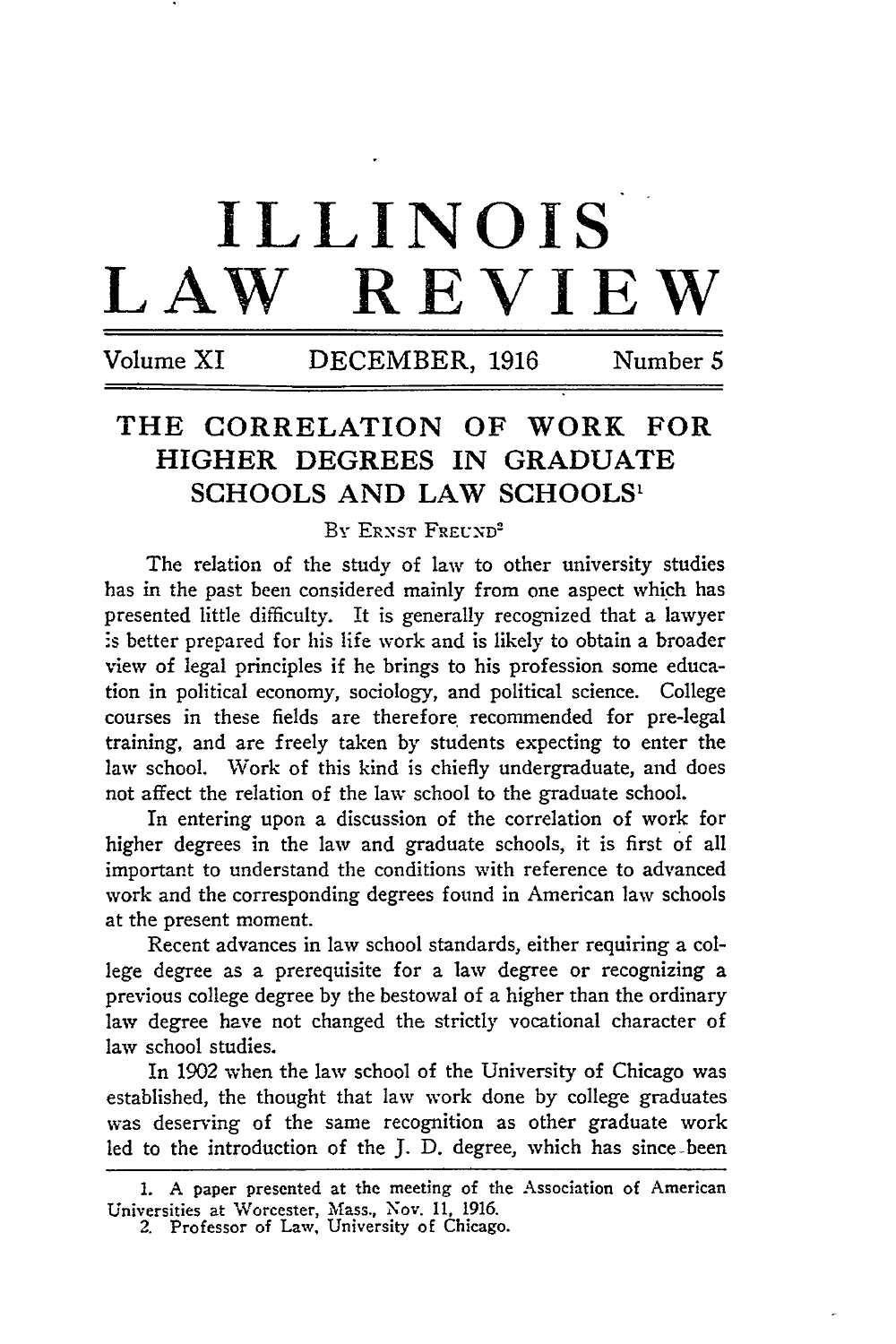adopted on the same basis by California, Leland Stanford, Jr., Michigan, and New York University. To some extent the appropriateness of the doctor's degree was also supported by the argument that the study of law on the basis of cases is a form of research; but in opposition to this contention it is insisted that it is not the mere use of original sources, but the independent discovery, collation, and sifting of source material which in the graduate school constitutes the title to the doctorate, and that the only corresponding work in law schools-brief writing for moot courts or practice courses, or note writing for law reviews-is of too limited a scope to be reckoned as the equivalent of a thesis. The bestowal of the doctor's degree in law upon the basis of purely vocational training (although to some extent supported by European precedents) has therefore met with a certain amount of criticism, and some of the foremost university law schools have refused to adopt it. In any event it must be recognized that the J. D. degree of this type and the Ph. D. degree represent work of such different character that it would serve little purpose to discuss the question of correlation. We may justly claim for the best law schools with purely vocational instruction a high and useful function well performed, but that function is not the stimulation or direction of independent research with the view to the advancement of knowledge.

It would be otherwise if the- law school curriculum made provision and gave opportunity for serious investigative work on the part of students.

The preparation of a thesis figures as a matter of fact in the announcements of a few law schools as a part requirement for the regular degree, notably in California and Wisconsin, at one time also in Michigan. Nowhere, however, is this thesis required to be printed, nor does its position in relation to the entire course seem to rise very much above the level of a superior grade of term paper. It certainly does not correspond to the place of the doctor's thesis in graduate work. There is a prevailing conviction that the entire period of the three years' residence is needed to do even bare justice to the field of taught law that the law school offers. In other words, there is no present inclination to abate strictly professional in favor of research work, even if this policy should entail the relinquishment of the claim to the doctor's degree in law.

It is possible to save the integrity of the professional curriculum by offering opportunity for research work after the completion of the regular course. In a very informal way this has been done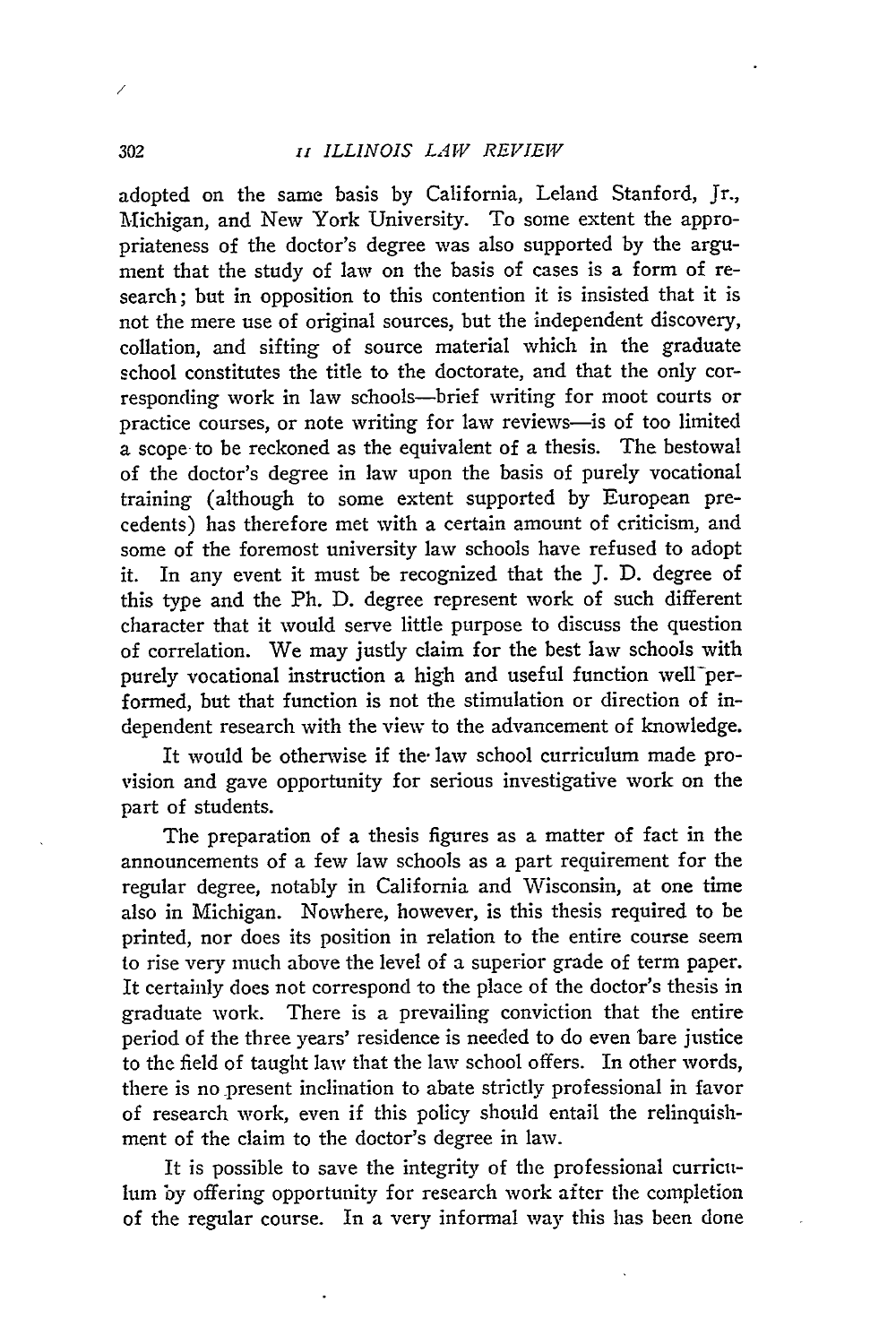in Pennsylvania since 1907. The law school announces, without any further specification, a graduate course for the writing of a thesis under the direction of the faculty, a single fee of \$100 being charged for a course of one or more scholastic years. Northwestern began to offer a fourth year in 1908, requiring a thesis upon some phase of local law worthy of publication in the ILLINOIS LAW REVIEW; Harvard introduced the fourth year in **1910,** Michigan in 1915. Fourth-year work is also provided for in Columbia, Yale, and Boston, and New York University announces that it is prepared to offer it.

Pennsylvania, Northwestern, and Columbia recognize this work by a master's degree in law; Harvard by a doctor's degree; Michigan holds out the two degrees in the alternative. Neither Harvard nor Michigan requires a dissertation, and while the other schools demand a thesis or essay, only Pennsylvania and Northwestern seem to make provision for its being printed. It has been admitted in Columbia that the arrangement for the master's degree does not work satisfactorily, and the introduction of the doctor's degree has been strongly recommended by a committee of the faculty, though so far without success.

In order to judge of the possibilities of correlation, it is necessary to scrutinize somewhat closely the tendencies of the new graduate work in law. If its hope lay in the intensification of the work done in the professional school, i. e. in carrying to a more advanced stage the case work of the traditional type, we should expect a prominent place in the graduate course to be given to research in common law problems, with strong emphasis upon the production of a dissertation. But this is the case only in Pennsylvania and Northwestern, while, on the other hand, Harvard and Michigan have no thesis requirement at all, and nowhere do we find the mention of specific common law topics or subjects for graduate courses, although the common law offers abundant material for dogmatic research.

The subjects which dominate the fourth-year course are outside of the ordinary field of professional studies and relate to public and international law, legal history and foreign law, jurisprudence, and legislative problems. Among the courses announced we find the following: theory of law and legislation, province of written and unwritten law, problems of law reform; Roman law, civil law and modern codes; introduction to comparative law; procedural reform; penal legislation and administration; theory and practice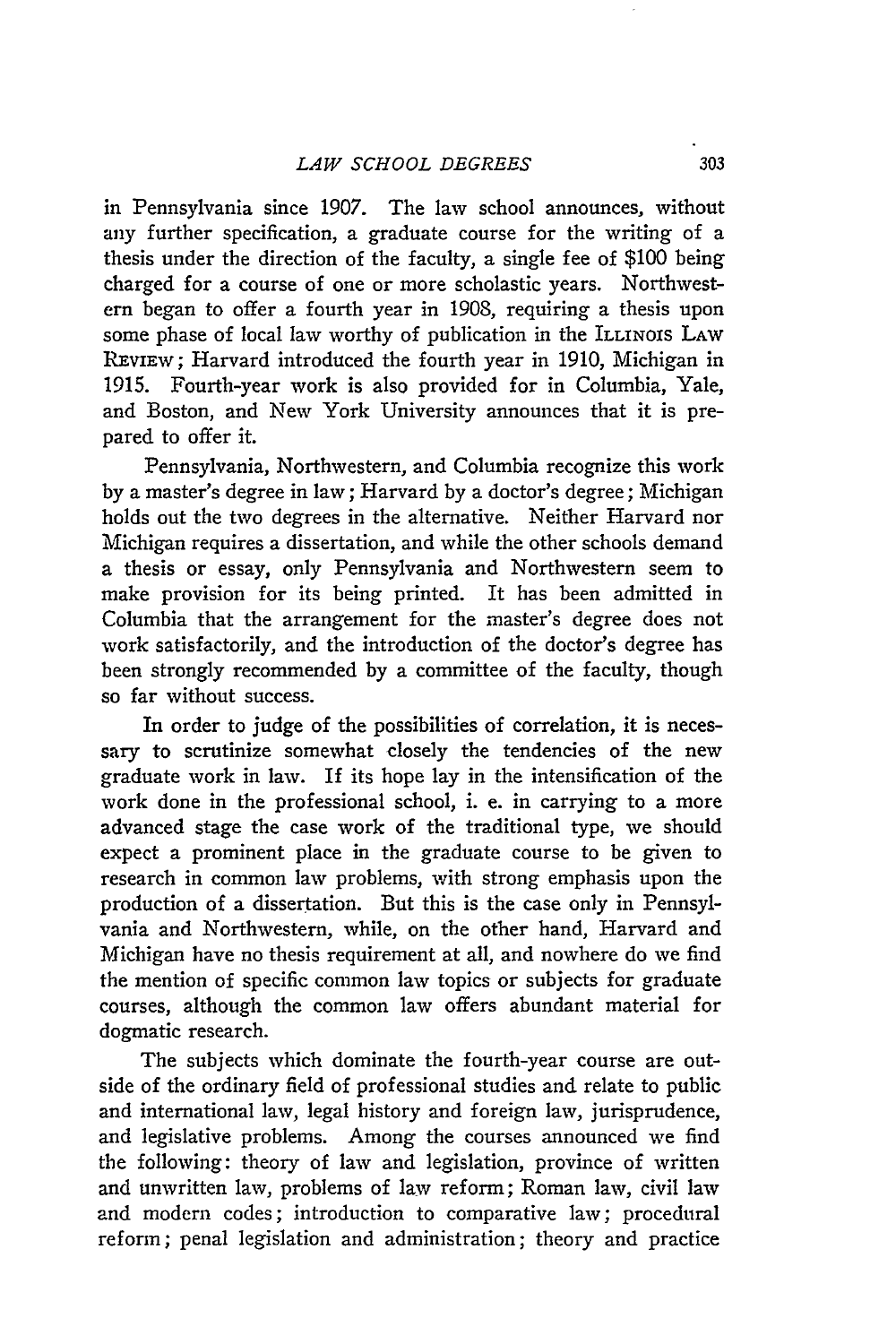of legislation; problems of contemporary legislation; analytical jurisprudence; philosophy of law; and Anglo-American legal history. We need only place in juxtaposition a list of the usual law school courses: contracts; torts; trusts; wills; pleading; evidence; corporations; partnerships; suretyship; mortgages, insurance, etc., to realize that the usual order is reversed in law; it is the non-graduate work which is specialized and intensive, while many graduate courses are of the most general description, being apparently intended to introduce the student to phases of juristic thought and source material with which his professional studies have left him entirely unacquainted.

This character of graduate courses becomes especially striking when we compare it with the pronounced policy of law school instruction in favor of rigorous and intensive mental discipline, which has barred from most schools even an elementary introductory course, because it is believed that such a course would not be capable of severe and exacting treatment. While a relaxation of this policy in the case of advanced students only need not inspire serious apprehension, yet the majority of the new graduate courses seem to have been and to be still looked upon with some doubt and misgiving, and it was perhaps a consequence of this skeptical attitude that when the fourth-year course was introduced in Harvard, the dean's report failed to make any mention of the fact.

Analyzing the new graduate law work somewhat further, we may distinguish in it three main objects: first, the extension of the traditional type of work by including phases of public law not previously treated by a number of schools, particularly administrative and international law; second, a sort of higher criticism of the common law on the basis of historical and comparative jurisprudence, which may be supposed to be the ultimate aim of the courses in legal history and Roman law, and the direct aim of the courses in jurisprudence; and third, an entirely new attempt to take up constructive problems of legislation and law reform.

It is a noteworthy fact directly bearing upon the problem now under discussion that nearly the entire fourth-year law program had been anticipated in several universities by schools or departments of political science, and their experience with this work should not be neglected.

The fact that courses in jurisprudence and Roman law were given in the name of political science undoubtedly tended to discredit them with law students; to other than advanced law students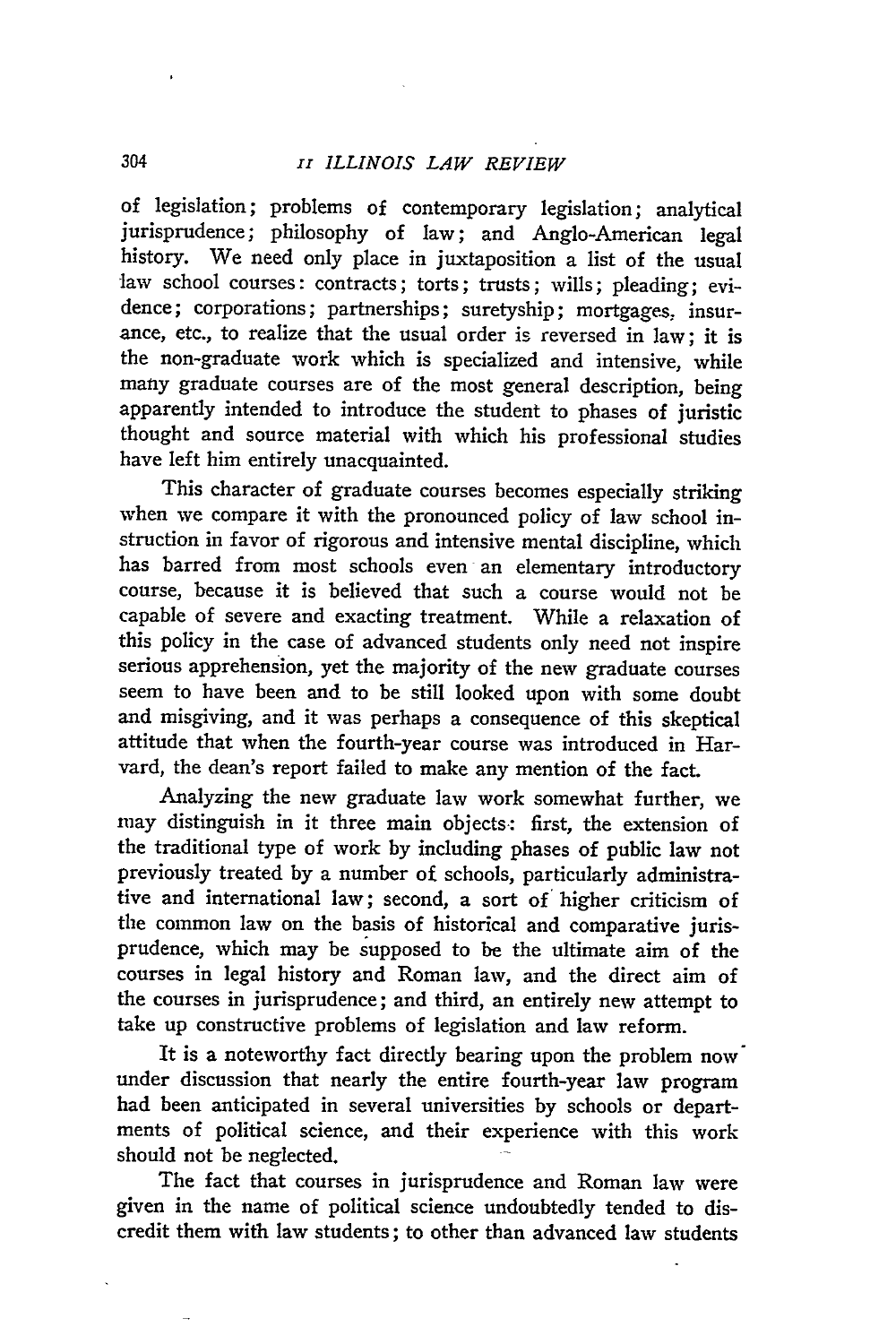they were given at a considerable disadvantage, and intensive research work could be thought of in only very exceptional cases. The opinion has been expressed that a more intimate connection with the law school, and the bestowal of a law degree, will be necessary to produce satisfactory results with this kind of work. A greater measure of success in the fourth year of the law school may well be looked forward to; but for original work in legal history, the training, equipment, and special gifts of the historian are needed more than those of the lawyer or jurist; and the decline of the study of the Roman law in German universities since the introduction of the civil code does not seem to promise well for the future of that study, which seems destined to fall into the hands of classical scholars. As far as continental law is concerned, it would be strange if, with modem facilities for travel under normal conditions, a student desiring to take up the thorough study of some branch of French or German law should not prefer to pursue his studies abroad.

In view of these conditions it is doubtful whether the character of the instruction in this phase of fourth-year law work will be fundamentally different from what it has been in the past in departments of political science, although it may be expected to become more profitable if taken with a background of three years of common law.

In undertaking to teach public law, departments of political science were favored by the fact that there was a certain demand for such instruction in the law schools. As early as 1891 Columbia recognized public law courses for credit toward the law degree. Constitutional law was commonly treated as a regular law school course, but other public law subjects were first taught **by** men pri- marily connected with political science. International law still stands to a considerable extent outside of the law school, and Harvard Law School even now admits it only with the addition to the title "as administered by the courts," thus saving the law course from profanation. The subject of administrative law.was developed in a school of political science, and that of municipal corporations was at least first taught there.

However, the more favorable the attitude of the law school was to these subjects, the more they tended to become pure law school subjects. This was due both to the fact that the law school furnished the larger and more responsive constituency, and to the necessity of founding all further work in public law upon a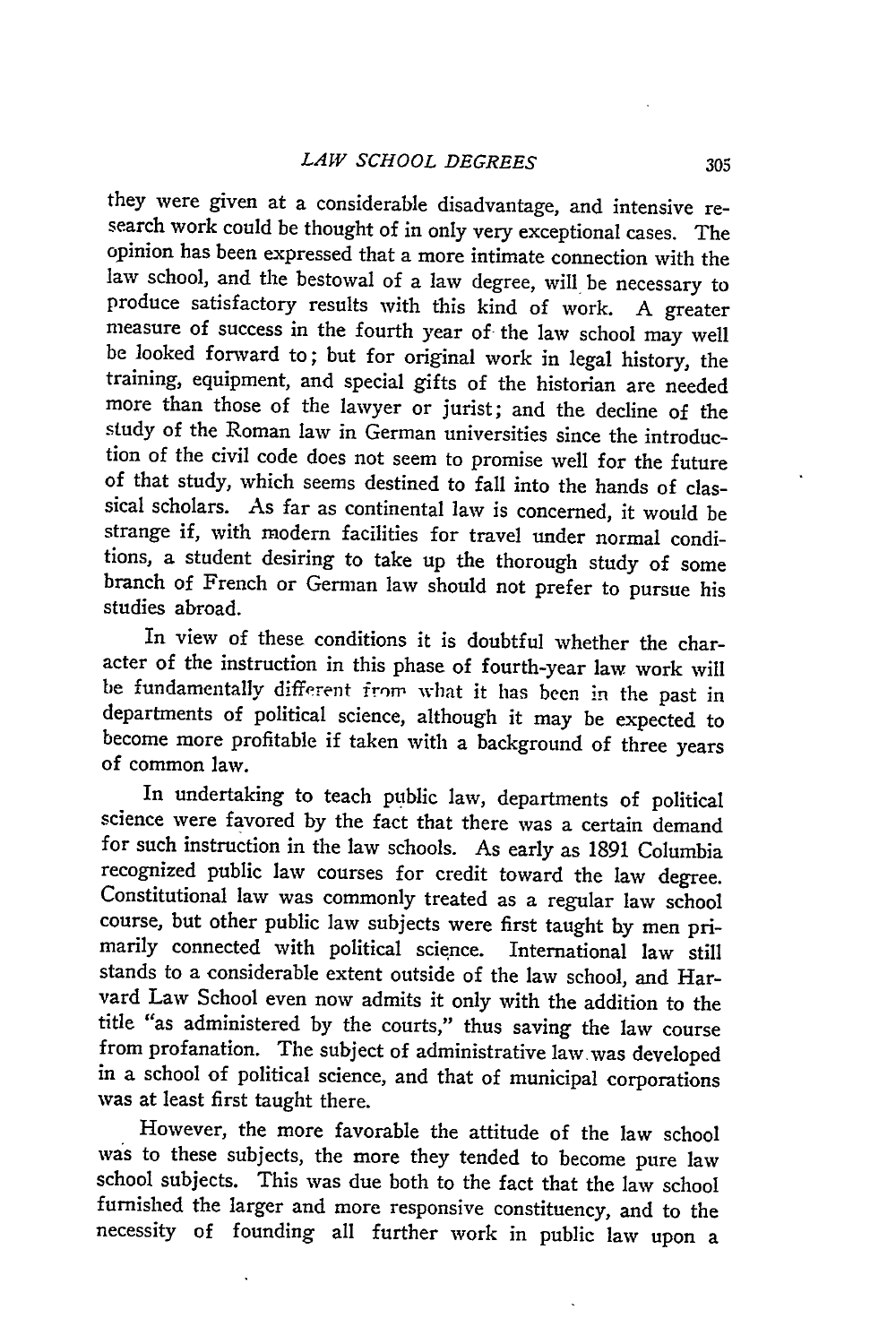thorough knowledge of its common law status; but incidentally the evolution of these courses testifies to the absorbing and overmastering interest of the judicial aspect of any branch of law that is administered by the courts. Either the political science side of the subject suffered by the emphasizing of the legal side, as in the case of administrative law, or the two sides became practically divorced as in the case of municipal government and municipal corporations. It was undoubtedly the subordinate place of the judicial side of international law which made it possible to maintain a fair balance between the law and political science of that subject.

While thus public law by being admitted into the regular law curriculum tends to be assimilated in character and method of treatment to other common law subjects, and problems of organization and constitutional relations fall to departments of government and political science, this division leaves no room for the constructive aspect of public law on its legal side. 'In this respect public law shares the fate of private law, the constructive problems of which likewise lack systematic treatment, while principles of criminal legislation become more and more the subject of scientific investigation.

When we speak of law reform, we have in mind all the inquiry and agitation that is directed to the more perfect realization of justice in its relation to legal rights and remedies. Problems of law reform can be effectually approached only upon a basis of thorough familiarity with the common law, and constitute a field of endeavor in which lawyers hold undisputed sway; it seems therefore to be believed that the ordinary professional training of the lawyer is an adequate preparation for their solution, and if legislation on legal subjects has in the past been often defective and disappointing this is apt to be ascribed to lack of competent professional advice.

The fact, however, is that principles of common law or equity furnish by no means adequate guidance to needed readjustments of legal relations, and that legislation has often had to do pioneer work without the aid **of** any preliminary scientific work.

Legislative thought has thus become a constructive factor in American jurisprudence which, however inferior to judicial thought in juristic scholarship and technique, cannot be safely ignored by legal science. Yet American law schools practically treat legislation (except as a subject of judicial interpretation) as a negligible quantity. And still less do they consider it their business to treat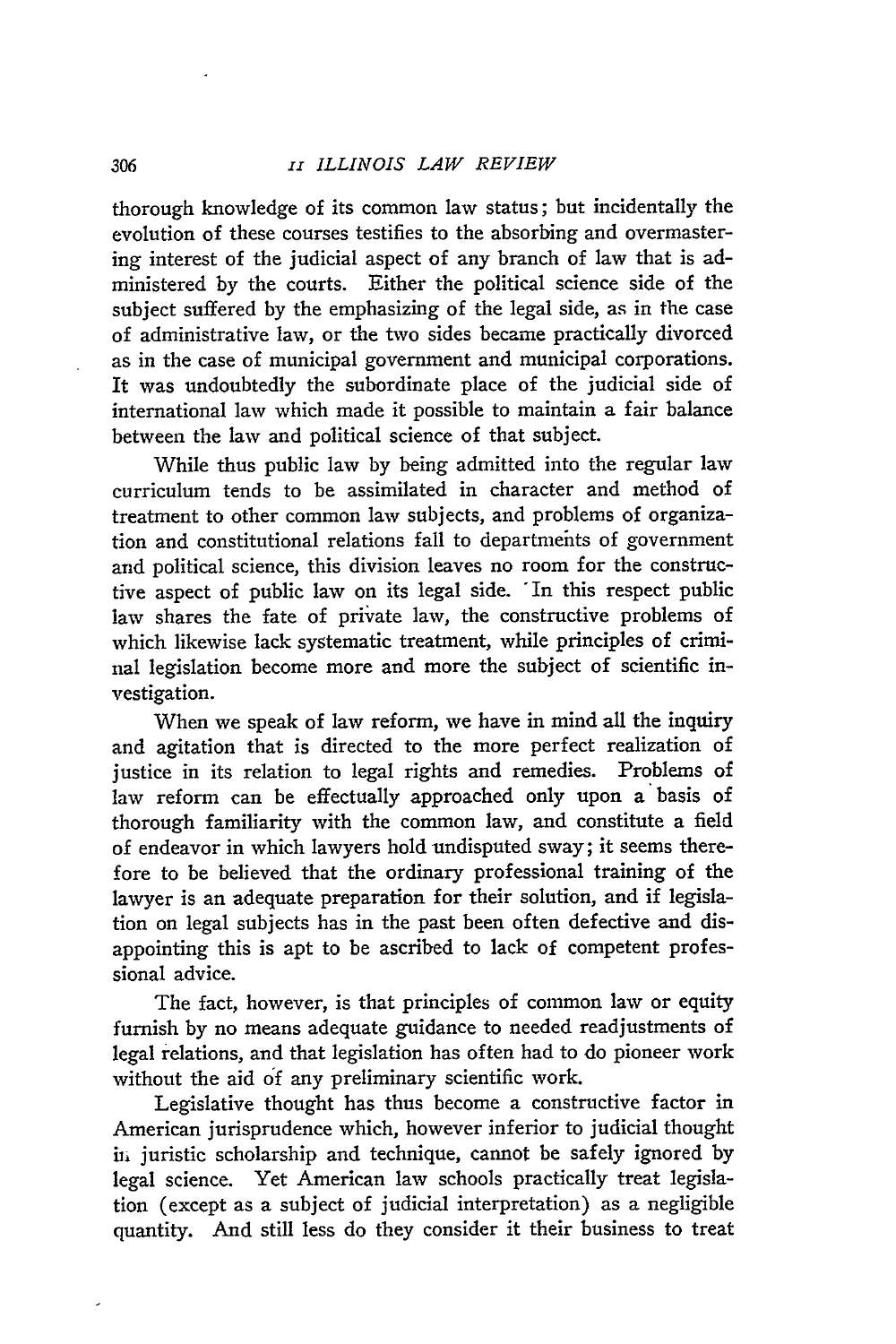systematically of the principles by which future legislation should be guided. This is a direct consequence of the exclusive devotion of law school instruction to the training of practitioners in court; legislative problems are not possible subjects of discussion in the court-room, and therefore not appropriate subjects of class-room discussion in the law school. The exclusively vocational character of the law school has thus been responsible for the serious neglect of an important aspect of legal science.

Under these circumstances the appearance in the graduate law curriculum of courses in legislation and law reform promises to be of special significance. This may not be fully realized even by those who offer them, for there has been so far little intimation of the precise scope and purpose of these courses. In some cases there is a special reference to procedural reform and criminal legislation, these being the subjects in which the greatest amount of systematic thought has been given to law reform and principles of legislation. It is reasonably certain that in course of time such problems as liability, the protection of purchasers and creditors, settled and community interests in property, form and informality in legal acts, or-in public law-discretion, compensation, penalties, methods of control, and methods of enforcement, will be scientifically studied with a view to discovering definite and demonstrable working principles of legislation, to be substituted for the prevailing fashion of reaching legislative decisions on controverted questions of legal policy on the basis of conjectural impressions and forecasts. Such a result may not be in all cases attainable, but in the mere adoption of new methods of inquiry and new standards of judgment there will be a gain.

Judicial decisions, instead of absolutely dominating legal thought, will be subjected to a more detached criticism, and may have to take their place as mere expressions of prevailing legal ideas and as factors in the production of social reactions which must furnish the ultimate standards of law. Legislative thought will count as no less legitimate a subject of study than judicial thought, and both the history of legislation and the history of its judicial interpretation, administration, and enforcement will serve to shift the emphasis in the consideration of legal rules from correctness and authoritative sanction of theory to the justice and effectiveness of their operation. It will be realized that courts must necessarily look upon canons of justice as static and imposed by authority, and that the monopoly of the judicial point of view in law schools and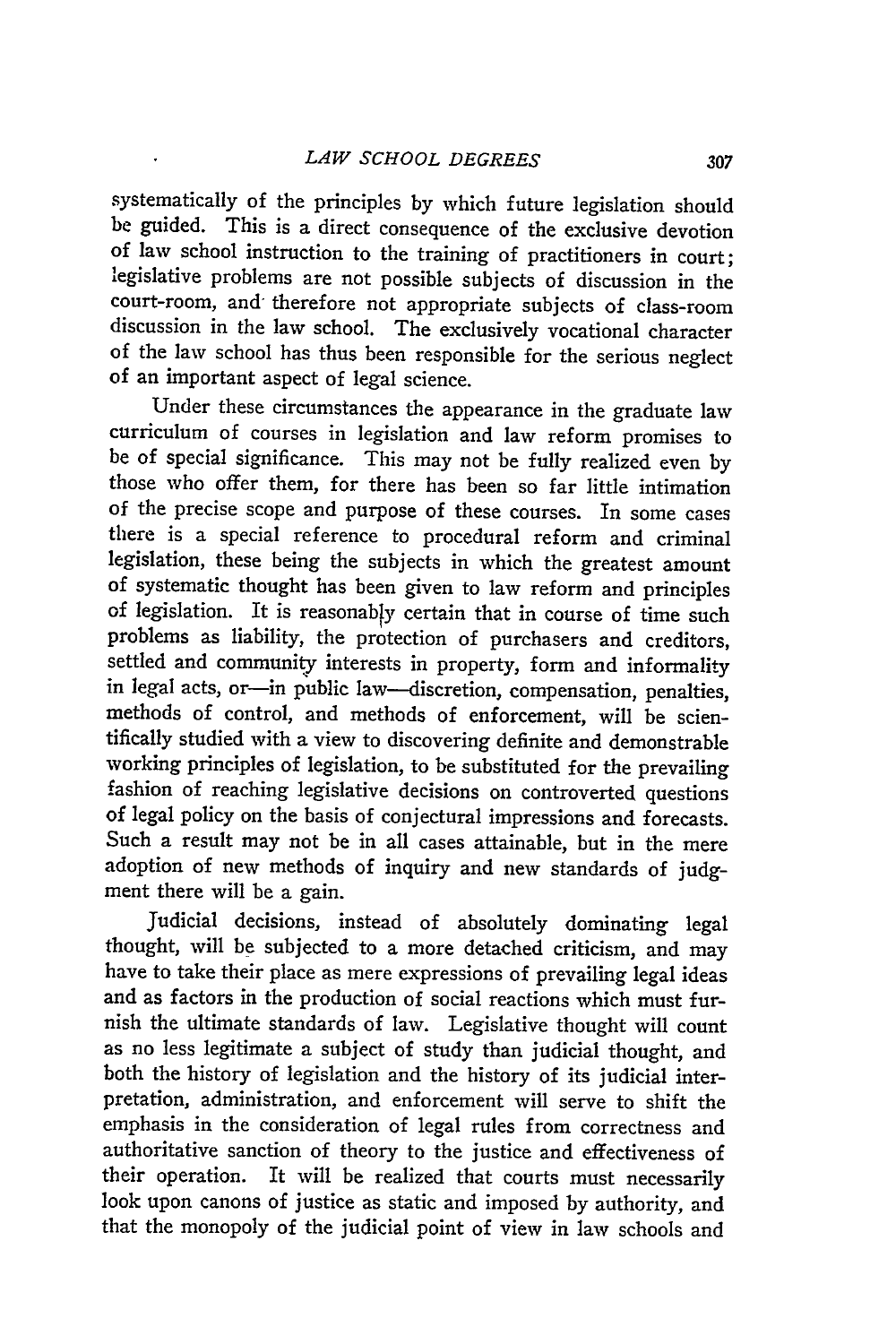law treatises unduly narrows the province of legal science. And by adding to the study and criticism of abstract concepts embodied in rules and principles, the observation and estimate of the living forces and tendencies which subject these concepts to the test of human experience and social reaction, legal science will assume a much closer relation to the other social sciences than it bears at the present time.

The limitation of the traditional aspect of law can indeed be best understood from the point of view of the social sciences. To them the law means the judicial administration and enforcement of existing arrangements, and represents the conservative forces which retard forward-looking legislative movements. It thus appears too much in the light of an inconvenient obstacle. It does not seem to be sufficiently realized that the preservation of the essentials of law is a social object second to none. Just as economic science has had to learn to look upon the social aspirations of labor not as antagonistic tendencies to be overcome, but as legitimate factors to be fitted into economic purposes, so all the social sciences must learn to look upon legal rights as a competing social interest with whose claims their own demands must be harmonized. The progress of the social sciences should naturally bring about this more sympathetic attitude toward law, but the complex mechanism of legal rights and remedies, the understanding and handling of which requires long and specialized training, practically debars others than lawyers from effective constructive work in this direction, and unless legal science assumes the development of this aspect of the law, it cannot be expected to be accomplished with any degree of success.

In the framing of specific legislative measures considerations of social, economic, and legal policy are practically so interwoven that satisfactory solutions depend upon intimate co-operation from the three points of view. It can hardly be otherwise than that this connection should express itself in the organization and conduct of university work. In the past, however, it has affected the social science departments more than the law school. The great organic legislation which in the last fifty years has revolutionized the entire relation of law to business, is discussed in political economy and not in law school courses. The signs point to a similar transformation of the relation of the state to all forms of organized social endeavor, and the university study of this legislation is likely to fall to sociology which has already in a number of institutions ap-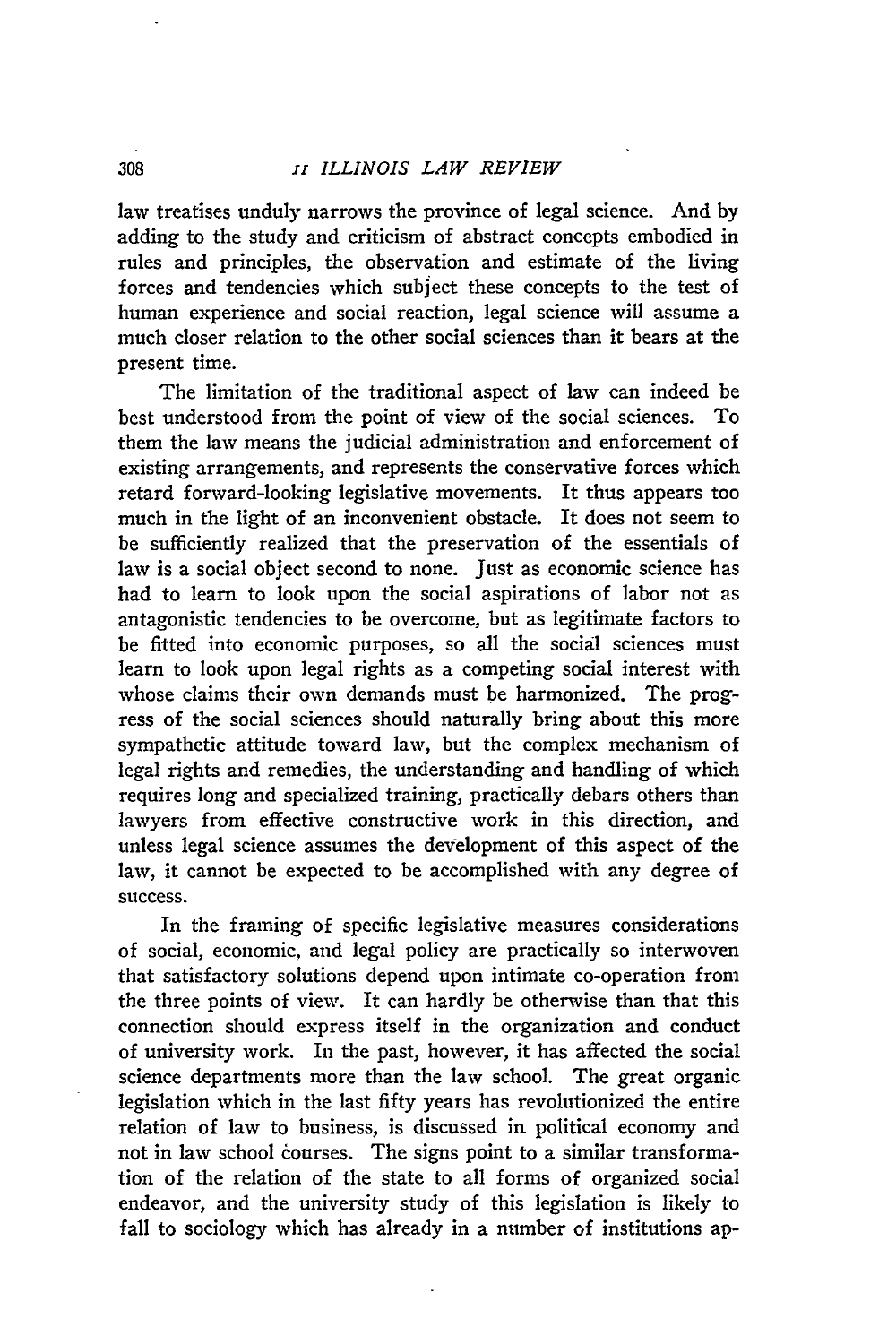propriated the new science of criminology. It is true that it was an American law school which organized the American Institute of Criminal Law and Criminology, and law teachers have taken an active part in its work. But this co-operation has always been qualified **by** the reservation that law school instruction must not be affected **by** the new methods and points of view, and the law library has never been regarded as the appropriate repository for literature on problems of legislative policy and reform.

It may be expected that the wider scope of jurisprudence recognized in the new graduate law studies will alter this condition. In France and Germany, where jurisprudence has never lost entirely the constructive or non-judicial point of view, university instruction in law has always retained a closer contact with the social sciences than exists between law and other graduate studies in this country; the legal and political science faculty often forms one division of the university. The development in America is not likely to be controlled **by** European precedents, but if the more constructive study of law can establish itself in American law schools successfully, its correlation to other graduate studies may well be left to take care of itself.

The more difficult problem will be that of correlating the graduate courses in law to the professional law work. Will the former be able to assert themselves in competition with the latter? The energy that goes into advanced work must in a measure be diverted from professional instruction, and the inducements are nearly all the other way. Instruction in the better American law schools is in a satisfactory condition; it compares favorably not only with other university teaching, graduate or undergraduate, but also with the teaching of law in Europe. The now generally prevailing case method is effective and interesting to teacher and student alike, and is believed to be superior to any other method of teaching. The intelligent study of the common law is intellectually fascinating and exacting, and its immediate practical value is indisputable; no one could reasonably think of displacing the bulk of the present curriculum. The time of teachers is fully occupied with wellorganized and well-attended courses, so that there is little waste in law school work. The newly introduced work necessarily involves a certain amount of experimentation, and its immediate results may now and then be disappointing. Its method will be not merely different from that of the teaching of the common law, but it will also be less easily handled for class-room purposes. The